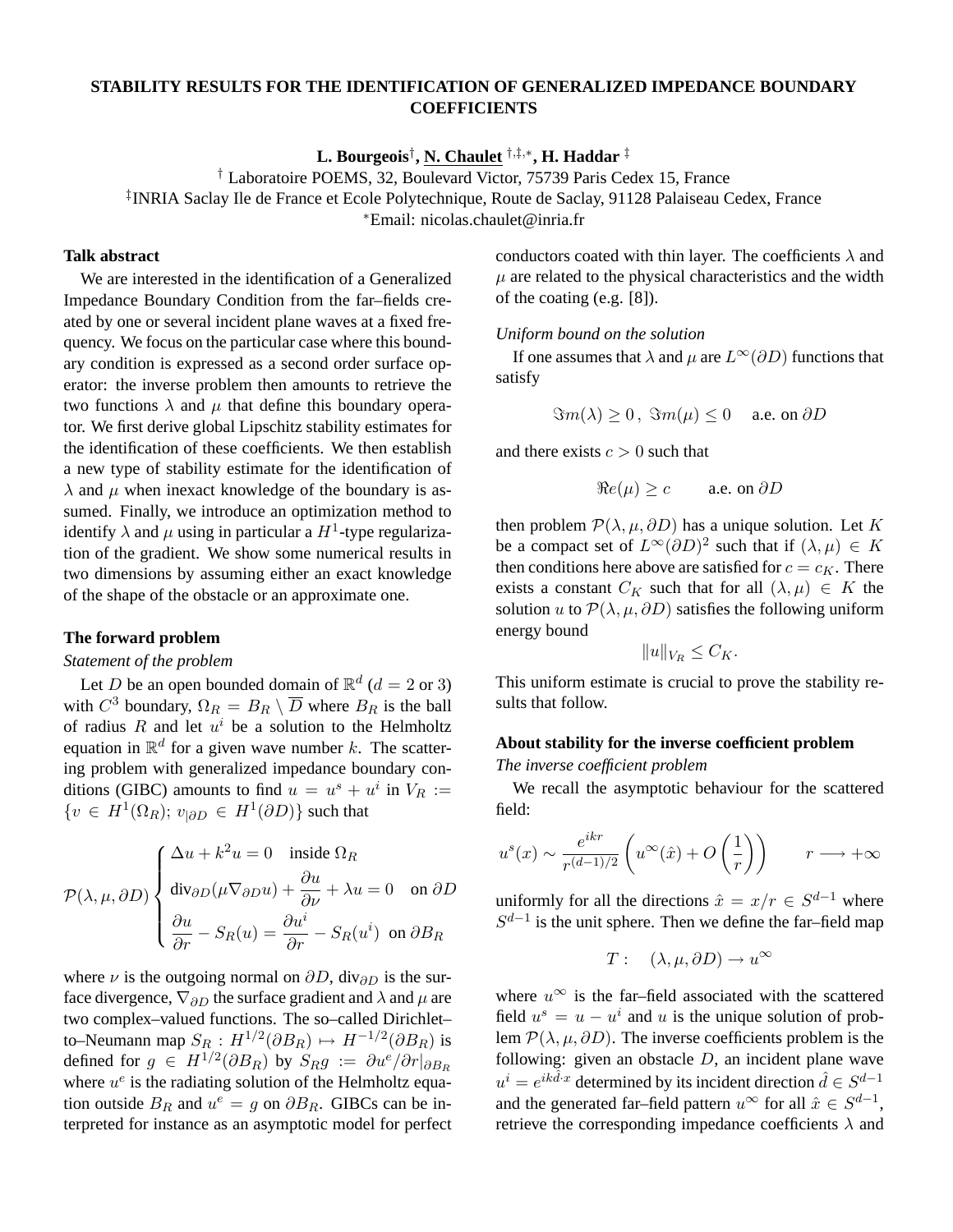$\mu$  (if they exist). This inverse problem is non linear and severely ill–posed since  $u^{\infty}$  is analytic. Furthermore, uniqueness for the identification of  $\lambda$  and  $\mu$  from a single incident wave may fail if one makes no additional assumption on the coefficients even in the case where  $\mu$  is a constant (e.g. [4]). We shall restrict ourselves in the following to the cases where uniqueness holds and prove that some Lipschitz stability estimate is verified when the coefficients belong to some special finite dimensional compact set.

### *Stability for* λ *if* µ *is known*

The only stability problem addressed in the literature is  $\mu = 0$ . On the one hand global log type stability for the identification of Lipschitz continuous  $\lambda$  is established in [12] (see also [9]). On the other hand, a simple adaptation of [13] provides a Lipschitz stability estimate in the case of piecewise constant functions  $\lambda$ . We shall derive a Lipschitz type estimate for  $\lambda$  if  $\mu$  is a known  $C^1(\partial D)$ function and  $\lambda$  belongs to a finite dimensional subspace of  $L^{\infty}(\partial D)$  spanned by a family  $(\varphi_n)_{n=1,\dots,N}$  of linearly independent continuous real–valued functions on ∂D that satisfies the following condition. There exist  $C_{\varphi} > 1$  and  $c_{\varphi} > 0$  such that for each  $n \in [1, N]$  there exists a nonempty open set  $S_n \subset \partial D$  such that

• 
$$
|\varphi_n(x)| \ge C_\varphi \sum_{m \ne n} |\varphi_m(x)|
$$
 for all  $x \in S_n$ ,

$$
\bullet \, |\varphi_n(S_n)| \geq c_{\varphi}.
$$

Consider a bounded set  $\Lambda \subset \text{span}_{\mathbb{C}}\{\varphi_1, \cdots, \varphi_N\} \times$  $C^1(\partial D)$ , then the following estimate holds.

**Theorem 1.** *There exists a constant*  $C_\Lambda$  *such that for all*  $(\lambda_1, \mu)$  *and*  $(\lambda_2, \mu)$  *in*  $\Lambda$  *and for*  $u^{1,\infty} = T(\lambda_1, \mu, \partial D)$ and  $u^{2,\infty} = T(\lambda_2, \mu, \partial D)$  we have

$$
\|\lambda_1 - \lambda_2\|_{L^\infty(\partial D)} \le C_\Lambda \|u^{1,\infty} - u^{2,\infty}\|_{L^2(S^{d-1})}
$$

### *Stability for* µ *if* λ *is known*

Conversely to the previous part, we shall assume that  $\lambda$  is known. Furthermore we assume that  $\lambda$  and  $\mu$  belong to a bounded set  $\beta$  of piecewise constant functions on a given partition of  $\partial D$ . Let I be an integer and  $(\partial D_i)_{i=1,\dots,I}$  be *I* non–overlapping open sets of  $\partial D$  such that  $\bigcup_{i=1}^{I} \overline{\partial D_i} = \partial D$ . Then  $\lambda$  and  $\mu$  are defined with I constants  $(\lambda_i)_{i=1,\dots,I}$  and  $(\mu_i)_{i=1,\dots,I}$  respectively by

$$
\lambda(x) = \sum_{i=1}^{I} \lambda_i \chi_{\partial D_i}(x)
$$
 and  $\mu(x) = \sum_{i=1}^{I} \mu_i \chi_{\partial D_i}(x)$ 

for  $x \in \partial D$ . We first establish a uniqueness result for  $\mu$ in this particular case, and adding a geometric assumption on the obstacle combining analyticity and visibility from infinity (see Figure 2 in [4]).

**Proposition 1.** Take  $(\lambda, \mu^1)$  and  $(\lambda, \mu^2)$  in B and assume that their corresponding far–fields  $u^{1,\infty}=T(\lambda,\mu^1,\partial D)$ and  $u^{2,\infty}=T(\lambda,\mu^{2},\partial D)$  satisfy

$$
u^{1,\infty}(\hat x)=u^{2,\infty}(\hat x)\qquad \forall \hat x\in S^{d-1}.
$$

*If for all*  $i = 1, ..., I$ *, there exists*  $\tilde{x}_i \in \partial D_i$  *and*  $\eta_i > 0$ *such that*  $\partial D_i = \partial D_i \cap B(\tilde{x}_i, \eta_i)$  *is* 

- *for* d = 2 *either a segment or a portion of a circle,*
- *for* d = 3 *either a portion of a plane, or a portion of a cylinder, or a portion of a sphere,*

*and the sets*  $\{x + \gamma \nu(x), x \in \partial D_i, \gamma > 0\}$  *are included in*  $\Omega$ *, then*  $\mu_1 = \mu_2$ *.* 

Moreover, a Lipschitz stability estimate holds.

**Theorem 2.** *Under the same assumptions as in Proposi*tion 1, there exists a constant  $C_{\mathcal{B}}$  such that for all  $(\lambda,\mu^1)$ and  $(\lambda, \mu^2)$  *in* B and for  $u^{1,\infty} = T(\lambda, \mu_1, \partial D)$  and  $u^{2,\infty} = T(\lambda, \mu_2, \partial D)$ 

$$
\|\mu^1 - \mu^2\|_{L^{\infty}(\partial D)} \le C_{\mathcal{B}} \|u^{1,\infty} - u^{2,\infty}\|_{L^2(S^{d-1})}.
$$

In the case where  $\lambda$  and  $\mu$  are unknown the reader will find local stability results in [4] but to our knowledge the problem of global stability is still open.

# **Stability in the case of inexact knowledge of the obstacle.**



Figure 1: *Illustration of the "perturbed" geometry.*

Here, we are interested in the stability of the reconstruction of  $\lambda$  and  $\mu$  when exact knowledge of the geometry  $\partial D$  is not available. More precisely, let  $\partial D_{\varepsilon}$  be a known approximation of ∂D determined by

$$
\partial D_{\varepsilon} := f_{\varepsilon}(\partial D)
$$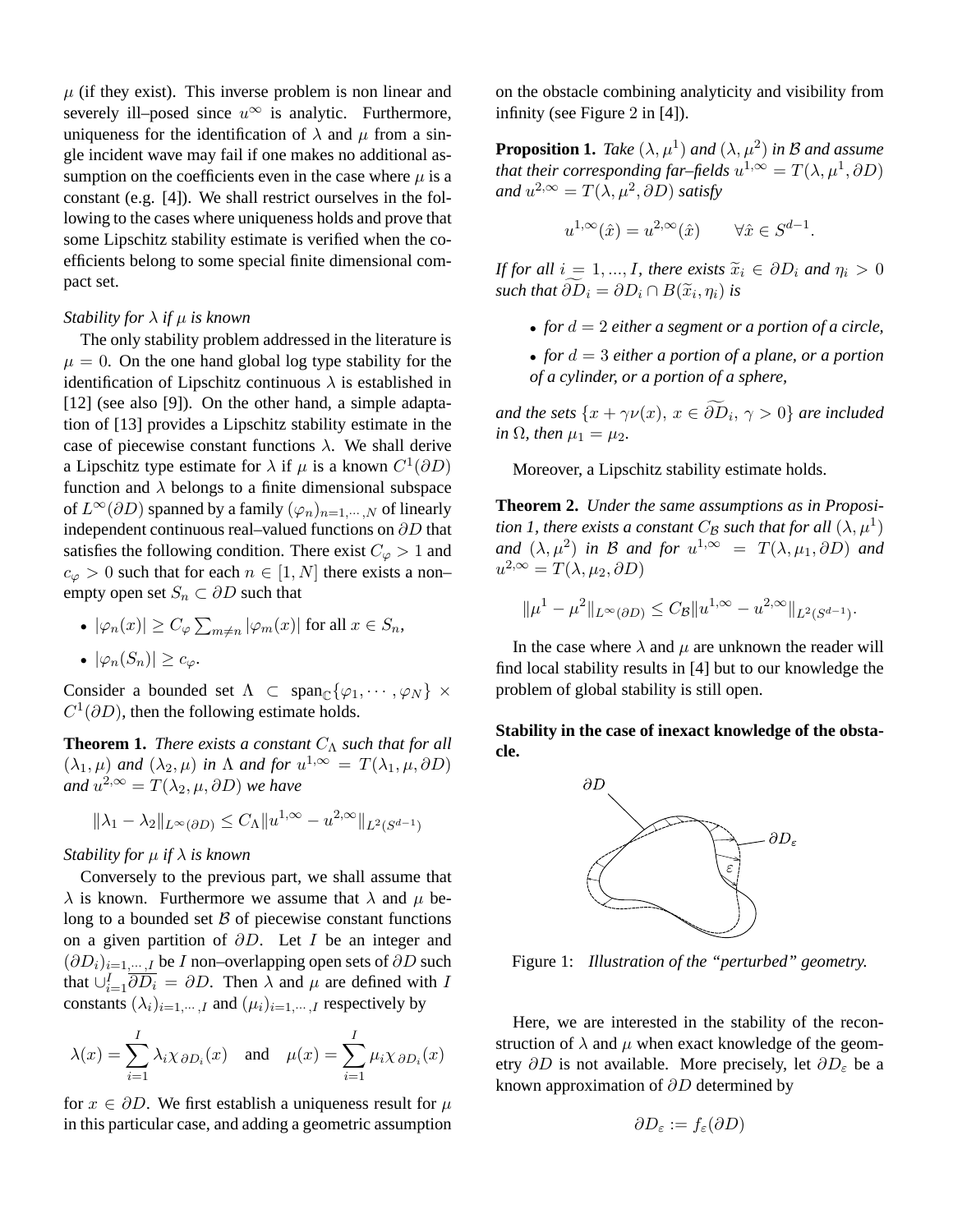where  $f_{\varepsilon} := Id + \varepsilon$  for some function  $\varepsilon \in (C^1(\mathbb{R}^d))^d$ such that  $\|\varepsilon\|_{(W^{1,\infty}(\mathbb{R}^d))^d} < 1$  (see Figure 1).  $f_{\varepsilon}$  is then a  $C<sup>1</sup>$ -diffeomorphism. We can consider a new problem: given some far–field  $T(\lambda_0, \mu_0, \partial D)$ , can we reconstruct a good approximation of the impedances  $\lambda_0$  and  $\mu_0$  minimizing the cost function

$$
F_{\varepsilon}(\lambda,\mu) = ||T(\lambda,\mu,\partial D_{\varepsilon}) - T(\lambda_0,\mu_0,\partial D)||_{L^2(S^{d-1})}^2.
$$

This kind of consideration arises for example if hybrid methods for the reconstruction of the impedance coefficients and the geometry are used (e.g. [10] or [11]) or if the obstacle has been reconstructed using a sampling method (e.g. [6] or [7]) . The answer is positive under the following assumption  $(\mathcal{H})$ 

There exists a compact  $K \subset (L^{\infty}(\partial D))^2$  and a constant  $C$  such that for all  $(\lambda,\mu)\in K$  and  $(\widetilde{\lambda},\widetilde{\mu})\in K$  we have

$$
\|\lambda - \lambda\|_{L^{\infty}(\partial D)} + \|\mu - \widetilde{\mu}\|_{L^{\infty}(\partial D)}
$$
  
\n
$$
\leq C \|T(\lambda, \mu, \partial D) - T(\widetilde{\lambda}, \widetilde{\mu}, \partial D)\|_{L^{2}(S^{d-1})}.
$$

This assumption was the subject of the previous section where we established uniform stability for some particular coefficient problems. We refer to [4] for examples where the constant C depends on  $\lambda$  and  $\mu$ . In any case,

**Theorem 3.** *Under assumption*  $(H)$  *there exist*  $\varepsilon_0$  *and* C *such that for all*  $(\lambda, \mu) \in K$ ,  $\|\varepsilon\| \leq \varepsilon_0$  *and*  $(\lambda_{\varepsilon} \circ f_{\varepsilon}, \mu_{\varepsilon} \circ f_{\varepsilon})$  $f_{\varepsilon}$ )  $\in$  K *that satisfy* 

$$
||T(\lambda_{\varepsilon}, \mu_{\varepsilon}, \partial D_{\varepsilon}) - T(\lambda, \mu, \partial D)||_{L^2(S^{d-1})} \le \delta \quad \text{for } \delta > 0
$$

*we have*

$$
\|\lambda_{\varepsilon} \circ f_{\varepsilon} - \lambda\|_{L^{\infty}(\partial D)} + \|\mu_{\varepsilon} \circ f_{\varepsilon} - \mu\|_{L^{\infty}(\partial D)}
$$
  

$$
\leq C(\delta + \|\varepsilon\|).
$$

The proof of this Theorem relies on two different properties: continuity of the far–field with respect to the obstacle, uniformly with respect to the impedance coefficients and stability for the inverse coefficient problem for a known obstacle (i.e. assumption  $(\mathcal{H})$ ). It may be adapted to any inverse problem that enjoy this two properties.

### **Numerical experiments**

We illustrate this last result by numerically solving the inverse problem using a non–linear least square method in dimension 2. First of all we give a numerical reconstruction for an exact geometry and then for an inexact geometry. In both cases we enlighten the obstacle with several incident plane waves characterized by their incident direction  $d_i$  and the associated far–fields are known on a portion of the unit circle  $S_i$ .

#### *The case of an exact geometry*

In this part we assume that we exactly know the geometry  $\partial D$  (see Figure 3) and we want to retrieve some coefficients  $(\lambda_0, \mu_0)$ . The method we present hereafter in-



Figure 2: *Reconstruction of*  $\mu_0 = 0.5(1 + cos^2(\theta)),$  $\mu_{init} = 0.7$  *with*  $\lambda = 0$ .

volves the minimization of the following non–linear cost function

$$
F(\lambda, \mu) = \frac{1}{2} \sum_{j=1}^{N} ||T(\lambda, \mu, \partial D, d_j) - u_{obs}^{\infty}(\cdot, d_j)||_{L^2(S_j)}^2
$$

with respect to  $\lambda$  and  $\mu$  where the  $u_{obs}^{\infty}(\cdot, d_j)$  :=  $T(\lambda_0, \mu_0, \partial D, d_i)$  are the data. At each time step n of the algorithm we update the values of  $\lambda_n$  and  $\mu_n$  by

$$
\begin{cases} \lambda_{n+1} = \lambda_n - \delta \lambda_n \\ \mu_{n+1} = \mu_n - \delta \mu_n \end{cases}
$$

where  $\delta \lambda_n$  and  $\delta \mu_n$  are obtained by a  $H^1(\partial D)$  regularization of the Fréchet derivative of  $F$  with respect to the variable  $\lambda$  and  $\mu$  respectively. We present on Figure 2 a reconstruction of the impedance function  $\mu$  assuming that  $\lambda = 0$  is known for several levels of noise on the data. We considered 10 incident plane waves with incidence directions uniformly distributed between  $-\pi/2$  and  $\pi/2$ with an observation aperture of  $\pi/5$ . This choice of the incident direction is motivated by the next example. The reader may find a precise description of the algorithm and other numerical reconstructions in [5].